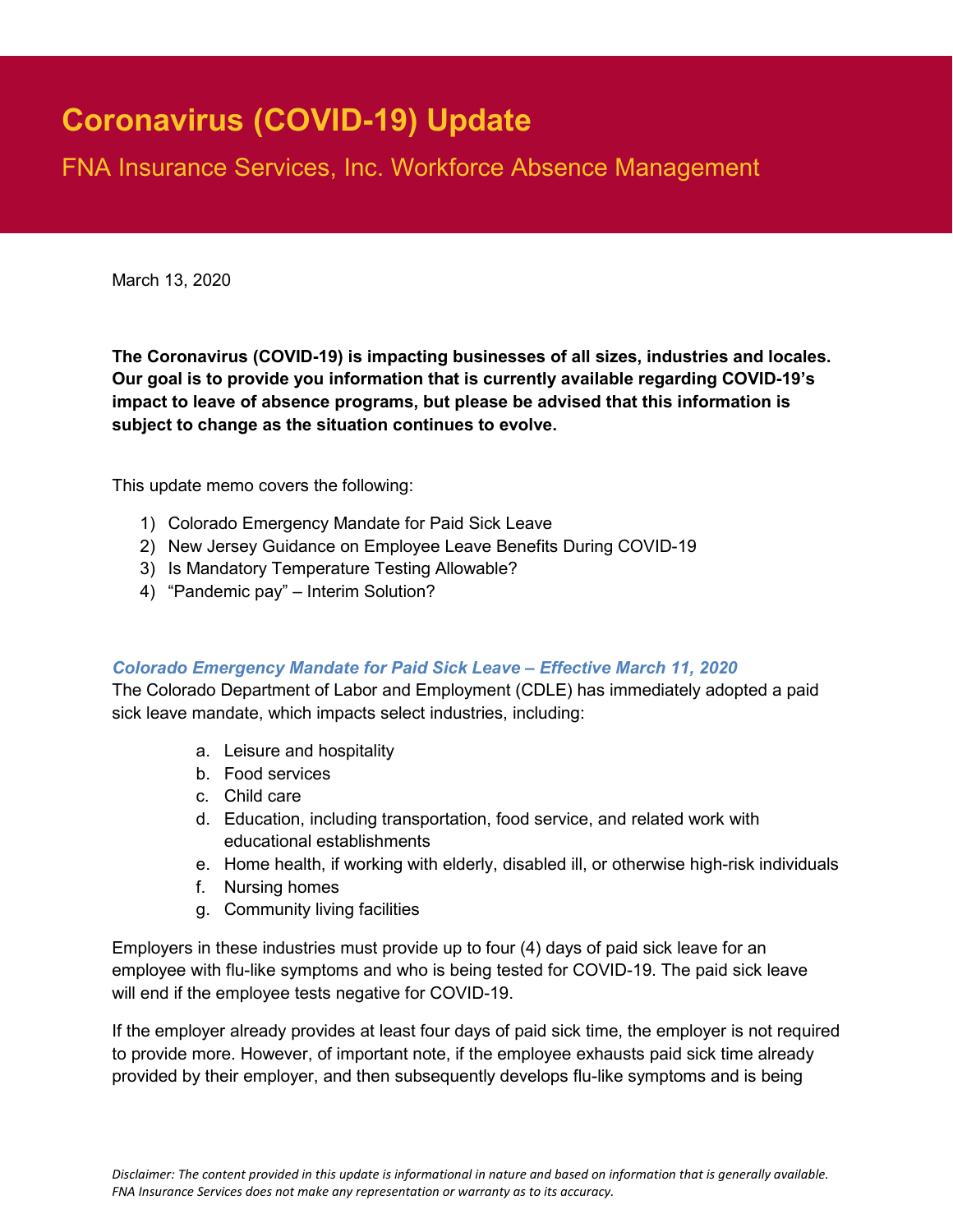**March 13, 2020 2**

tested for COVID-19, then the employee is entitled to the four days of paid sick leave under this temporary mandate.

Furthermore, CDLE clarified that the four days of paid sick leave are not intended to be wage replacement if an employee tests positive for COVID-19 and subsequently requires quarantine and extended time away from work.

These four days of paid sick leave are to be paid at the employee's regular rate of pay. If the employee's rate of pay varies, employers must use the employee's average daily pay for the preceding month.

As of now, this paid sick leave mandate will remain in effect for 30 days. If the state of emergency continues, this mandate may be extended.

#### *New Jersey Guidance on Employee Leave Benefits during COVID-19*

Before today, California and Washington were the only two states that had expanded statutory leave programs to account for COVID-19:

**California:** Approved expansion of State Disability Insurance (SDI) and Paid Family Leave (PFL) benefits for those quarantined due to or diagnosed with COVID-19.

**Washington:** Approved expansion of Paid Family Medical Leave (PFML) benefits for those diagnosed with COVID-19.

The New Jersey Department of Labor (DOL) has provided the following guidance and clarification:

- Employees symptomatic of COVID-19 or test positive of COVID-19 and are unable to work 1) may be entitled to use available sick leave under New Jersey Earned Sick Leave Law, 2) may be eligible for Temporary Disability Benefits (TDB), and 3) may be eligible for Workers' Compensation benefits.
- Employees may use available paid sick leave under New Jersey Earned Sick Leave Law if 1) they are told to self-quarantine due to COVID-19, 2) they are unable to work because of a workplace closure by order of a public official due to COVID-19, 3) they are unable to work due to the closure of a child's school by order of a public official due to COVID-19, or 4) they are caring for a relative who is symptomatic of or has been diagnosed with COVID-19.
- Employees may be eligible for Family Leave Insurance (FLI) if they are caring for a family member who is symptomatic of or has been diagnosed with COVID-19.

This marks the third state with statutory leave programs that have expanded the scope of benefits to account for COVID-19.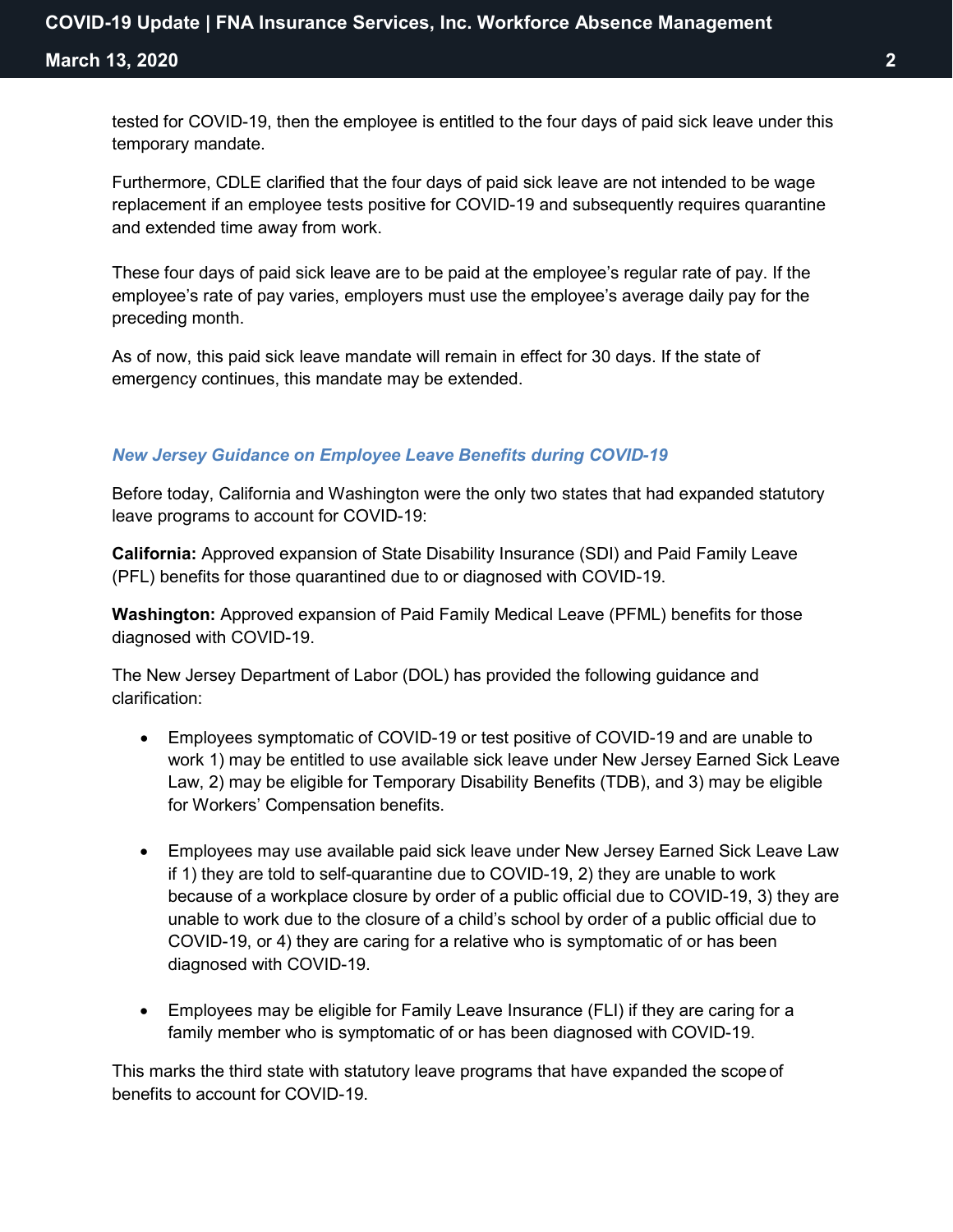The New Jersey DOL has also expanded unemployment benefits in the following ways:

- Employees may be eligible for full or partial unemployment benefits if theemployee's work hours are reduced by more than 20 percent a week due to COVID-19.
- Employees may be eligible for unemployment benefits if the employee is sent home from work because of the possibility that the employee was exposed to COVID-19. The DOL clarified that this would be considered a temporary layoff and employees seeking unemployment benefits would be relieved of the obligation to show they are actively seeking work.

### *Is Mandatory Temperature Testing Allowable?*

While employers may be compelled to force temperature testing of employees to assess potential COVID-19 exposure, employers are cautioned to think about ADA implications. The EEOC considers taking an employee's temperature as a "medical examination." The ADA prohibits employers from requiring medical examinations or making disability-related decisions unless:

- the employer can clearly demonstrate that the exam is "job related and consistent with business necessity" and/or
- there is objective, reasonable belief that the employee(s) pose(s) a "direct threat" to the health and safety of themselves or others that cannot be dealt with via any other reasonable accommodation.

To reiterate, the assessment of whether an employee poses a direct thread in the workplace must be based on objective, factual information, versus "subjective perceptions … [or] irrational fears."

Although COVID-19 is now declared to be a pandemic, the rules above do not change unless:

- the employee's symptoms become more severe than seasonal flu or H1N1, or
- the pandemic becomes widespread in the community as assessed by state or local health officials or the CDC.

On March 11, 2020, the CDC suggested checking employees' temperatures daily in Seattle and Silicon Valley. However, to date, the Department of Labor (DOL) continues to refer to the EEOC's guidelines for disability-related inquiries and medical examinations as noted above.

## *"Pandemic Pay" – Interim Solution?*

The media is quickly picking up on what very large companies are doing to provide employees with pay if he/she is away from work in light of COVID-19. **It should be noted that this primarily impacts non-exempt hourly employees where telecommuting is not an option.**  Please keep FLSA in mind and pay considerations for exempt employees.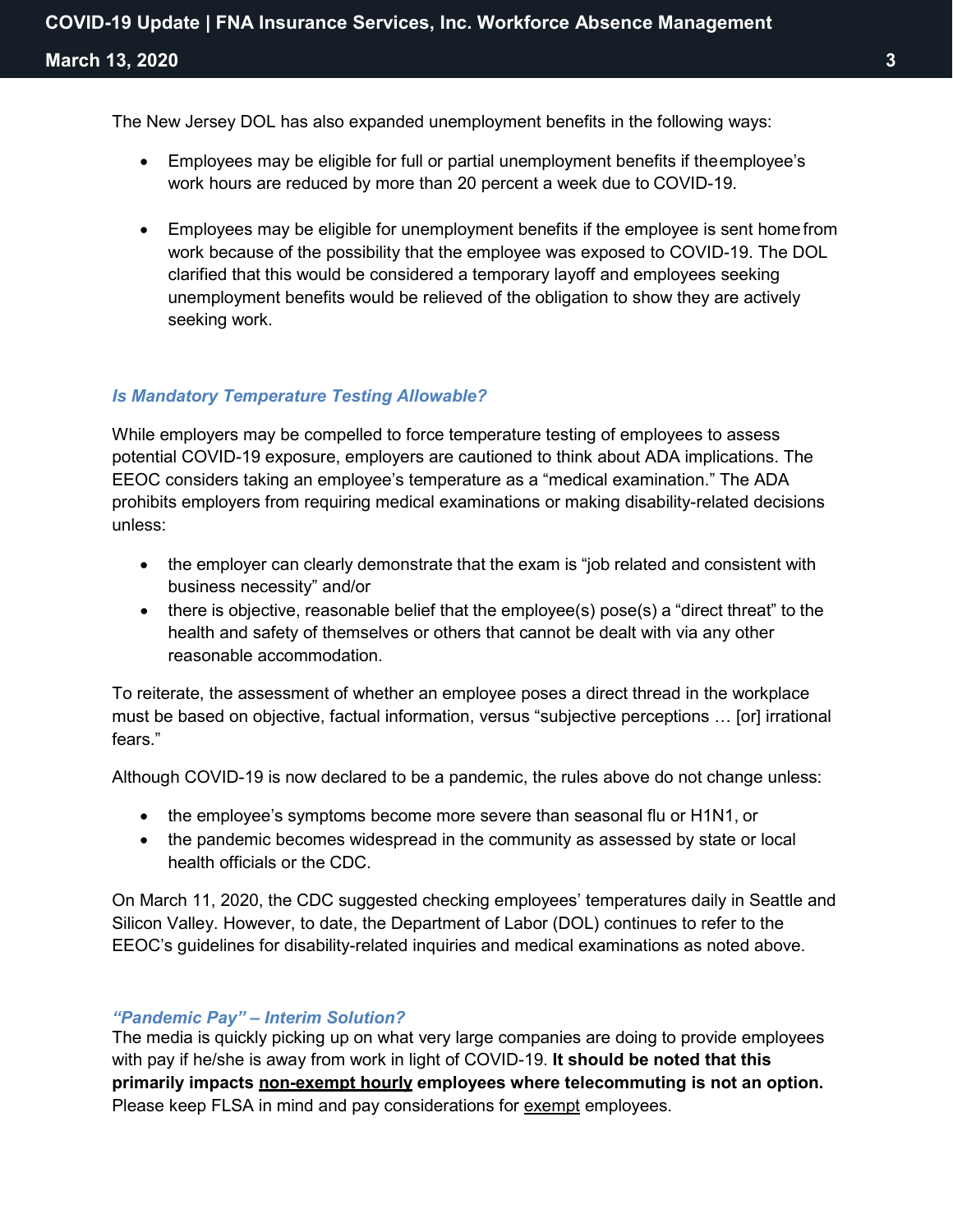To date, large companies appear to be doing the following (generalized observations):

- 1. Provide employees with two weeks of pay while not working to mirror the two weeks of quarantine/isolation.
- 2. Generally, qualifying reasons include:
	- a. Self-quarantine or medical quarantine
	- b. Care for a family member impacted by COVID-19
	- c. Closure of child's school or childcare facility
- 3. Paid time under this program is *separate* from any other paid time off (including paid sick leave) the employee may already have access to.
- 4. Policy clarifies that:
	- a. Paid time under this program is intended for a limited period of time and any changes to the program is at the discretion of organizational leadership.
	- b. At the conclusion of the program, any remaining unused paid time will become immediately unavailable (as the paid time was expressly for COVID-19-related purposes).
	- c. If the employee should leave the company at the conclusion of this program, any remaining unused paid time will not be paid out to the employee.
	- d. Time will be paid at the employee's normal rate of pay.

In working with our customers, not all companies are necessarily providing employees with *more* time; some are relying on the paid time off programs they already provide, and yet others are only providing paid time off to those who otherwise currently do not have access.

To operationalize this program, employers are configuring new time codes or pay codes into their HRIS/Payroll systems. In tandem, employers are establishing processes for how employees (or their managers) log in the time in HRIS/Payroll systems.

Since collecting documentation to substantiate the time away is challenging, some clients are considering attestation statements that employees must sign before being paid this "pandemic pay." Please also keep in mind that employers subject to local paid sick leave requirements may, in some circumstances, not be allowed to request documentation.

Employees who expect to be gone from work for more than three days should follow normal leave of absence procedures.

All of the above items should be taken into consideration should you contemplate pursuing a "pandemic pay" type of program.